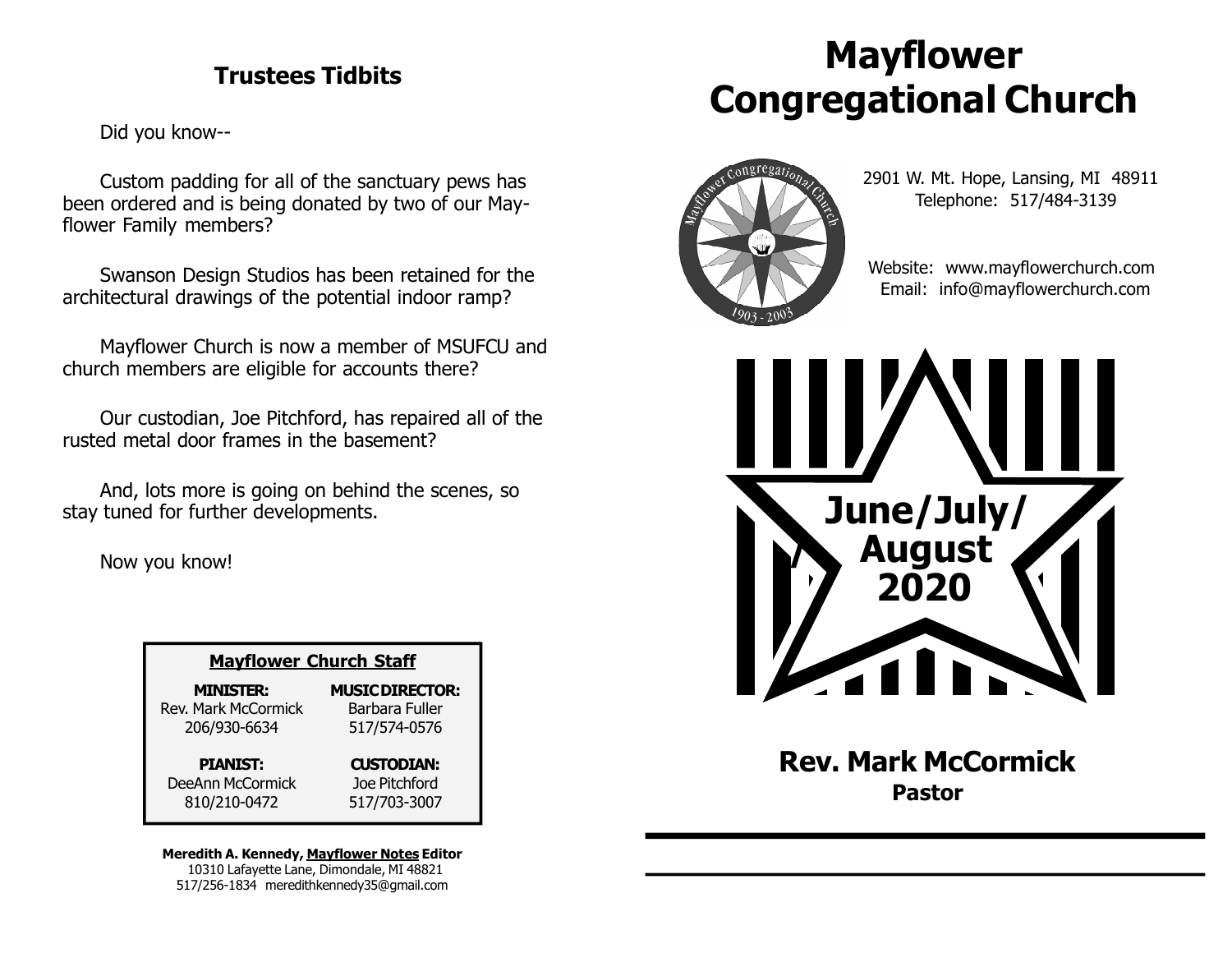# It's happening this summer...

### **JUNE**

- 5 Communion
- 5 Trustees after church
- 12 Prudential Council after church
- 19 Father's Day

## **JULY**

- 3 Communion
- 10 Trustees after church
- 31 Advent House Lunches

# AUGUST

- 7 Communion
- 14 Trustees after church
- 15 Deadline for September Mayflower Notes

### Weekly Events:

Fellowship Hour: Sundays after worship service Women's Bible Study: Wednesdays at 10:30 a.m. (last session before summer break is June 15) Exercise Class: Weekdays at 5:00 p.m. on Zoom

# OUTREACH FOCUS

School Supplies



# **BIRTHDAYS**

6/6 - Terry Tisdale 6/9 - Bev Miller (90) 6/22 - Kay Bongard 6/27 - Randy Hull 7/1 - Mary Robison 7/2 - Steve Gmazel 7/5 - Lawrence Kimble 7/6 - Tom Rich 7/9 - Sue Mott 7/10 - Ruth Pasch 7/21 - Lillian Swaid 7/29 - Sharon Stephens 7/29 - Dick Williams 7/30 - Judy McQueen 7/30 - Barbara Rich 8/6 - Marjorie Cook (95) 8/9 - Ruth Berry (93)

- 8/9 Kim Finison
- 8/12 Sue Baldwin
- 8/20 Jerry Fuller
- 8/21 Sharon Graham
- 8/24 Mary Muhammad
- 8/30 DeeAnn McCormick
- 8/31 Jan Fleck

# ANNIVERSARIES

- 6/11 Terry and Gwen Tisdale (62 years)
- 6/22 Bruce and Wendy Kushion (49 years)
- 7/14 Gil and Marilyn Wanger (60 years)
- 8/16 Bill and Sue Baldwin (53 years)
- 8/20 Jeff and April Lakatos (4 years)
- 8/24 Terry and Sharon Graham (54 years)
- 8/27 Bill and Rilla McHarris (62 years)
- 8/27 Eugene and Shirley Potts (28 years)

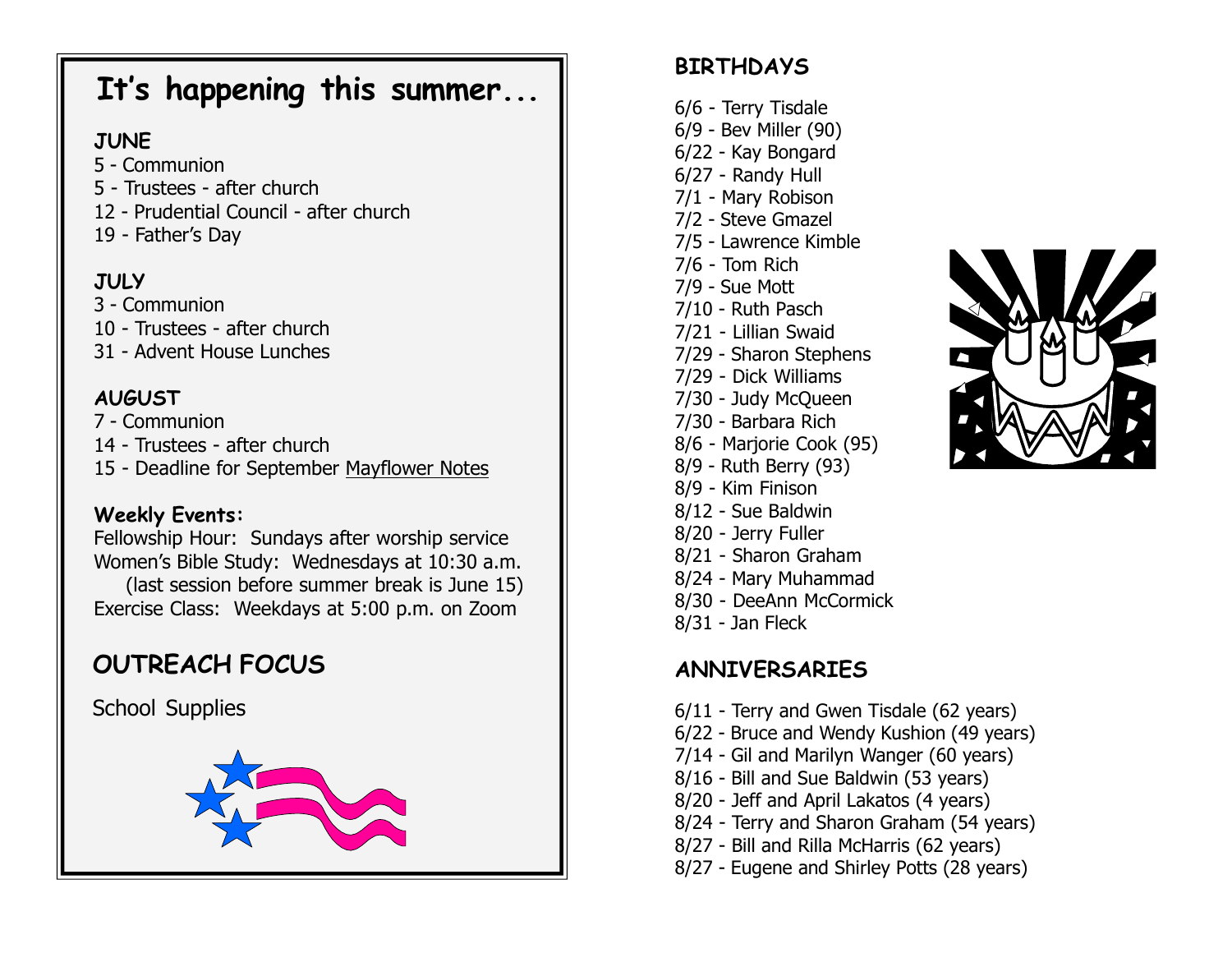#### Mayflower Financial News

Mayflower Family, you have "knocked it out of the park," as they say, with your incredible response to the collection for the Ukrainian refugees. The final total was \$3500! A check was sent to the "One Great Hour of Sharing" effort, a ministry of the NACCC. Thank you!

The following is a summary of our finances as of April 30:

| Income:                     | \$<br>8,431.71 |
|-----------------------------|----------------|
| Expenses:                   | 7,813.15       |
|                             | \$<br>618.56   |
| <b>YTD</b> for Four Months: |                |
| Income:                     | \$49,314.13    |
| Expenses:                   | 44,213.23      |
|                             | \$<br>5,100.90 |
| <b>Fund Balances:</b>       |                |
| Checking:                   | \$24,482.16    |
| Savings:                    | 85,741.17      |
| Certificate of Deposit:     | 22,705.70      |
|                             | \$132,929.03   |

Detailed financial reports are in the brochure rack in the lobby or can be emailed to you. Contact us if you have questions or want a copy.

> —Linda Wheeler, Treasurer, and Lorraine Finison, Financial Secretary



# Pastor Mark's Musings

Summertime is coming! Warm weather, barbecues, vacations, going "up north," and lots of outdoor activities. We have so much to look forward to, living in the land of the Midwest with seasonal change. If you lived in Florida, summer weather is not what most people would typically look forward to.

As a pastor, I will tell you that summertime can take a toll on important activities in the church. Our music director has a bigger job scheduling music with the dynamics of schedule. Some meetings have to be put on hold. Attendance in worship suffers. And we can feel a little disconnected from each other. So we have to find ways to be a little more creative. Certainly, we will find opportunities for social interaction such as a night of baseball at Jackson Field. However, I have been thinking of something creative that might not have been done before, This summer, I will be proposing something I hope you will find interesting. I will be interviewing different people in our church during the fellowship time after church. It will help us get to know many of our newer folks as well as an opportunity for our newer folks to get to know those who have been around Mayflower for a longer period of time. The interviews will not be intrusive, but lighthearted and fun and will not last too long.

This is the last newsletter until the Fall. Let us continue our faithful support and prayer for all the ministries of our church, especially for those involved in the planning for the renewed (and new) activities which will be planned as church life ramps up in September. So, as your pastor, I wish all of you a safe, fun, and productive summer. I hope you can be in church often, and if not, we will remain in prayer for each other when we are away. Thanks be to God.

Pastor Mark